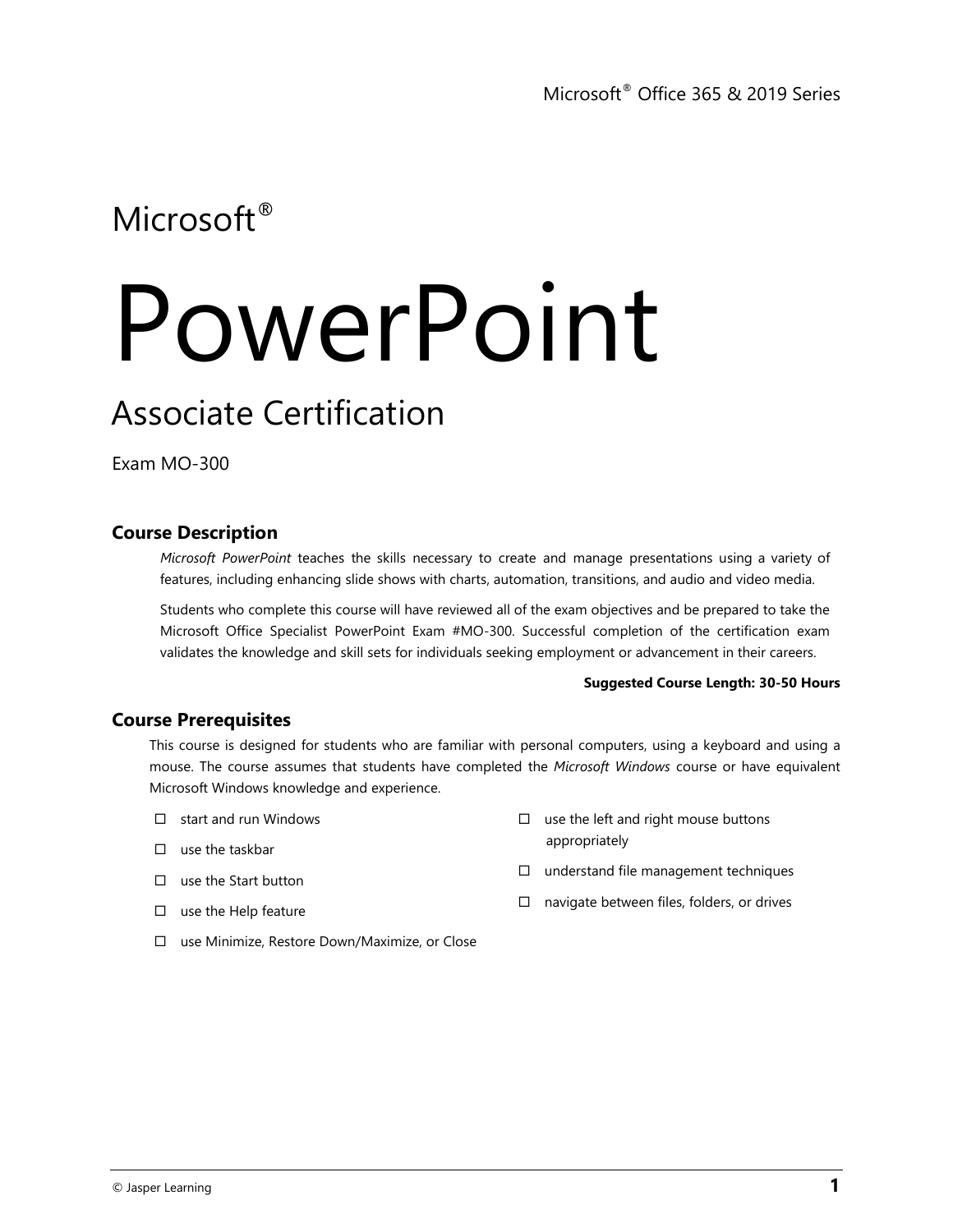**Lesson 1: Getting Started** What is PowerPoint? Starting PowerPoint Creating New Presentations Looking at the PowerPoint Window Adding Text Using the Ribbon Viewing Screen Tips Using the Quick Access Toolbar Moving Around in Presentations Changing Slide Size Options Managing Presentation Files Saving Presentations Maintaining Backward **Compatibility** Modifying Presentation Properties Viewing Presentations Closing a Presentation Opening a Presentation **Lesson 2: Working with Slides** Using Themes Applying Themes Modifying Themes Formatting Slide Backgrounds Understanding Slide Layouts Applying Slide Layouts Formatting Placeholders Customizing Slide Layouts Understanding Slide Masters Using Slide Master View Using Gridlines and Guides Using the Ruler Modifying an Existing Slide Layout Applying Modified Layouts to Slides Managing Slides Inserting New Slides Duplicating Slides Hiding and Showing Slides Inserting Slides from Existing Presentations Inserting Slides from an Outline Deleting Slides Adding Footers, Dates, and Slide Numbers Controlling Slide Numbers Organizing Slides Using the Slide Sorter Rearranging Slides Using Sections

**Lesson 3: Working with Text** Using an Outline Using the Outline View

Importing Outlines Importing Text File Outlines Importing Word Document **Outlines** Using the Spelling Checker Cutting, Copying, and Pasting Text Using the Office Clipboard Using Drag and Drop Using Bullets and Numbering Applying Bullets Applying Numbering Promoting and Demoting Lists Formatting Text Using Quick Styles Using the Format Painter Clearing Formatting Formatting Paragraphs Horizontal Alignment Add or Remove Columns Indenting Paragraphs Line Spacing Paragraph Spacing Changing the Direction of Text Changing the Vertical Position of Text Setting Tabs Creating Tabs with the Tab Selector Creating Tabs with the Tabs Dialog Box Using Text Boxes Sizing and Positioning Text Boxes Changing the Order, Alignment, Orientation, and Rotation of Text Boxes Formatting Text Boxes Reusing Formatting **Lesson 4: Working with Charts and Tables** Using Charts and Tables Inserting Charts Changing the Chart Type Selecting and Editing Chart

Data Changing the Chart Layout and Style Understanding Chart Elements. Selecting Chart Elements Formatting Chart Elements Changing the Size and Position of a Chart Element Adding and Removing Chart Elements

Modifying Chart Parameters Importing from Other Applications Using Tables Creating Tables from Scratch Copying and Pasting a Table from Word or Excel Inserting a Portion of an Excel Worksheet as a Table Inserting an Excel Worksheet as a Table Selecting Elements and Moving within a Table Modifying Tables Changing the Size or Position of a Table Changing the Size of a Row or Column Inserting and Deleting Rows or Columns Merging and Splitting Rows or Columns Formatting a Table Changing the Alignment or **Orientation Lesson 5: Adding Multimedia Elements** Using Multimedia Elements Working with Shapes Formatting Shapes Adjusting, Changing, and Editing Shapes Arranging Shapes Creating Custom Shapes Working with Pictures Inserting Pictures Adjusting Pictures Applying Styles and Effects to Pictures Arranging Pictures Resizing and Cropping Pictures Inserting and Modifying Hyperlinks Inserting and Modifying Action Buttons Working with SmartArt Choosing a SmartArt Layout Modifying SmartArt Shapes Using SmartArt Styles Changing the Orientation Converting SmartArt to Text or Shapes Working with 3D Models Inserting 3D Models Modifying 3D Models